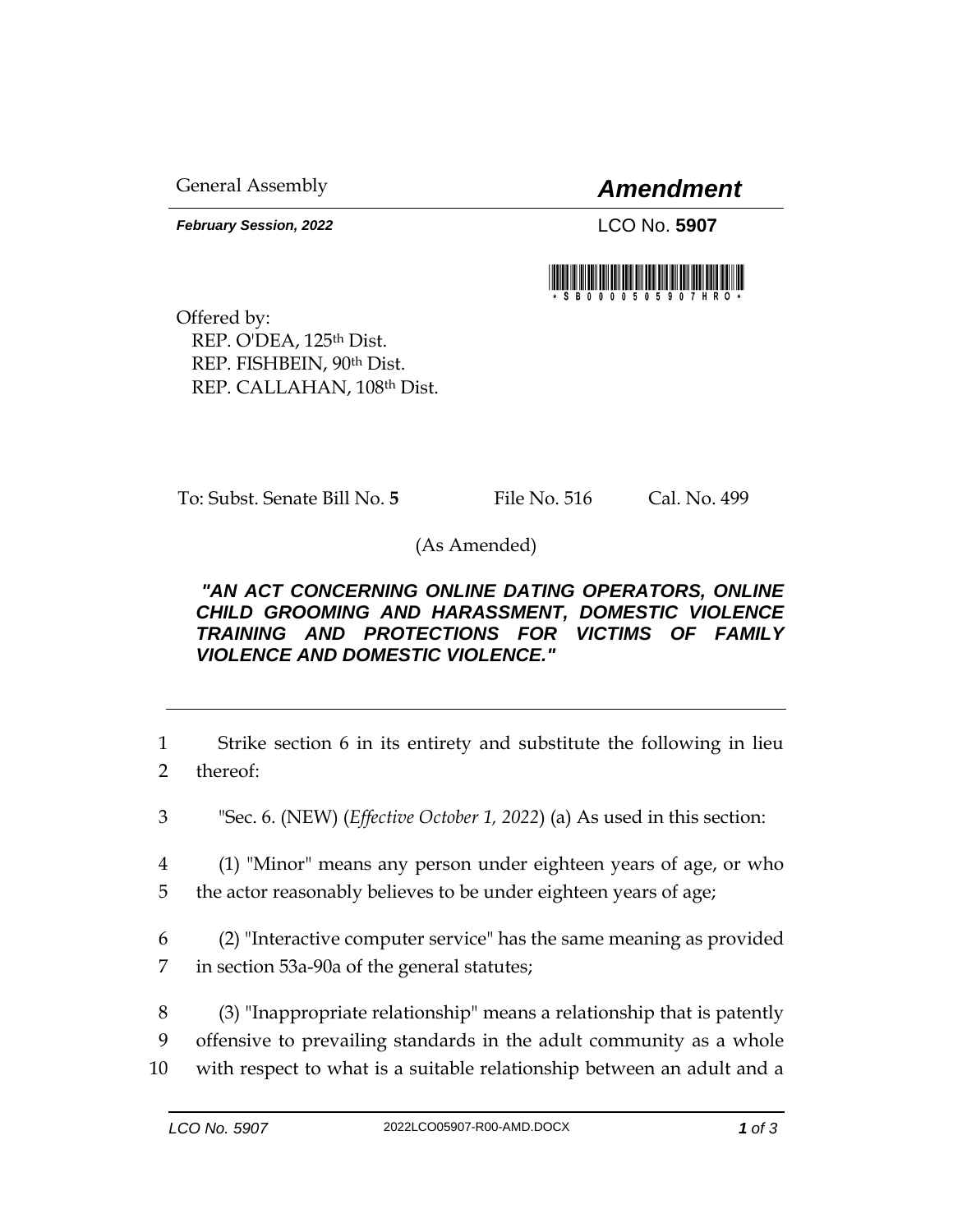minor; and

 (4) "Harmful to the minor" means communication with a minor that is patently offensive to prevailing standards in the adult community as a whole with respect to what is a suitable form of communication between an adult and a minor.

 (b) A person, who is twenty-one years of age or older, is guilty of harmful communication with a minor when such person uses an interactive computer service or text message to knowingly persuade, induce, entice or coerce a minor, to: (1) Share a photographic or other recorded image of the minor for the purpose of providing sexual 21 gratification to the person who requests that the image be shared, (2) share a photographic or other recorded image of the minor, which the person who requests the image then disseminates to one or more third persons for the purpose of providing sexual gratification to such third persons, (3) engage in any communication that is part of a pattern of communication or behavior designed to form or maintain an inappropriate relationship, or (4) engage in any communication that is harmful to the minor.

 (c) For the purposes of this section, a violation may be deemed to have been committed either at the place where the communication originated or at the place where it was received.

(d) Harmful communication with a minor is a class A misdemeanor."

 Strike subdivision (8) of subsection (b) of section 11 in its entirety and substitute the following in lieu thereof:

 "(8) For an employer, by the employer or the employer's agent, for an employment agency, by itself or its agent, or for any labor organization, by itself or its agent, to harass any employee, person seeking employment or member on the basis of sex or gender identity or expression. If an employer takes immediate corrective action in response to an employee's claim of sexual harassment, such corrective action shall not modify the conditions of employment of the employee